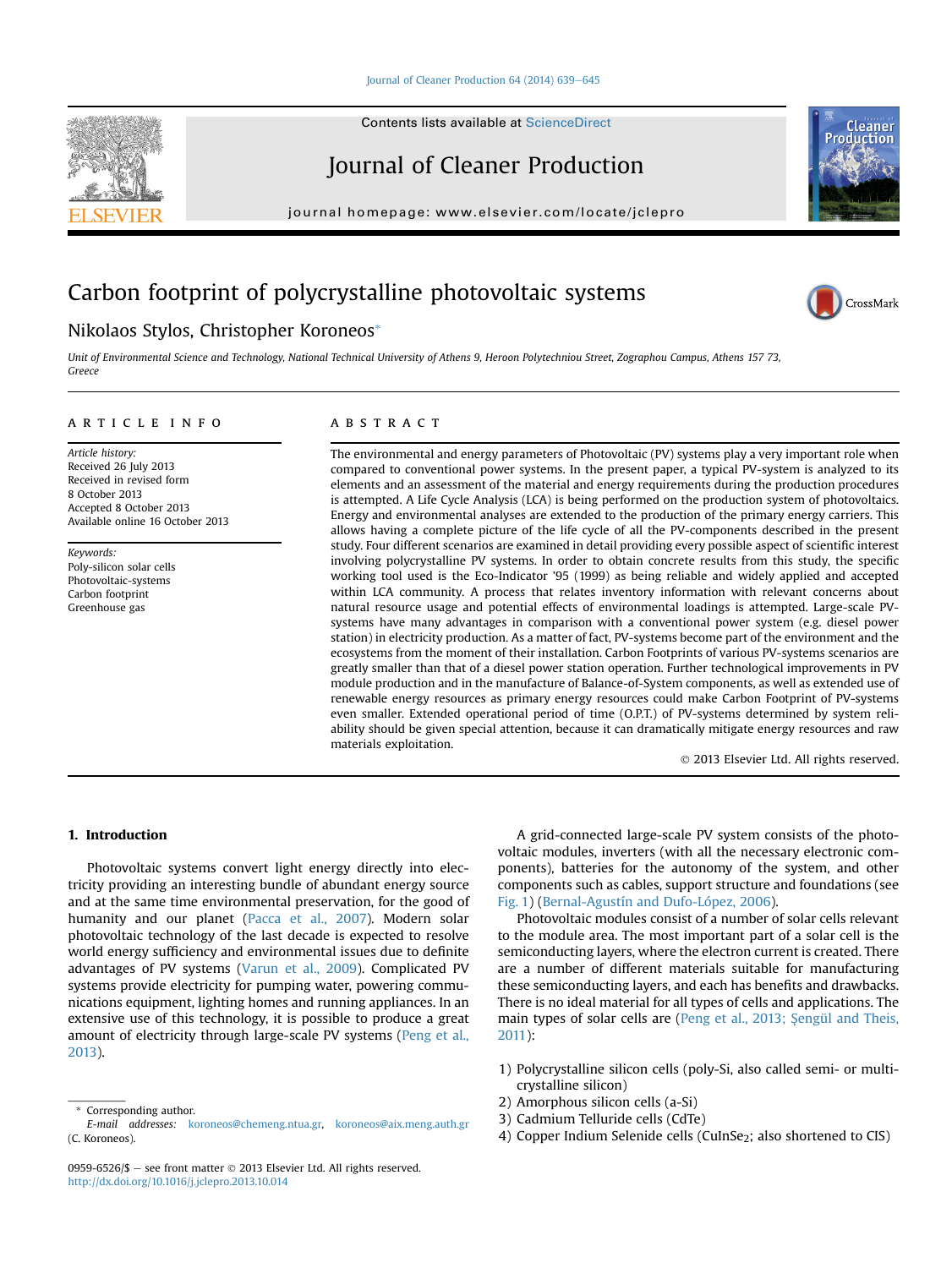

Fig. 1. A large-scale grid-connected PV system schematic.

In the current study, the life cycles of Polycrystalline silicon solar cell modules are analyzed, due to the advantages they present (Swanson, 2006). The most important advantage is that silicon is so readily abundant, since it is actually the second most abundant element in the Earth's crust-second only to oxygen. Many research institutions and manufacturers have an extensive research program in the area of Polycrystalline silicon solar cells. Their main objective is to make solar photovoltaic technology a beneficial solution for producing electricity (Raugei et al., 2007b; Jungbluth, 2005; Pacca et al., 2007).

#### 2. Materials and methods

#### 2.1. System definition

A system is defined as a collection of materially and energetically connected operations (e.g., manufacturing processes, transport process, or fuel extraction process) which perform some defined function (de Haes et al., 1999).

In the present analysis the basic elements of the PV-system (see Fig. 2) are the PV-modules, the inverters, the batteries and the steel foundations. PV-modules, which are the main PV-system's components, are fully analyzed to their materials and full inputsoutputs analyses have been implemented (GaBi Software, 2011). The term "various materials" in Fig. 2 defines materials like aluminum, steel, copper, zinc and plastics, which are parts of the inverters, batteries and ECCS steel foundations.

## 2.2. Life cycle inventory

The life cycle of a Polycrystalline silicon PV module starts with the mining and refining of silica (quartz) (Stoppato, 2008; Raugei et al., 2007a). Silica is reduced with the use of carbon and the reduction step is either followed or preceded by a purification step. The resulting high purity silicon is melted and cast into blocks of Polycrystalline silicon. The blocks are portioned into ingots (lump of metal, cast in a mould), which are subsequently sliced into wafers. The wafers are processed into solar cells by etching, texture, formation of the emitter layer, application of back surface layer and contacts, passiveness and antireflective coating. The solar cells are tested, interconnected and subsequently encapsulated and framed into modules (Aulich and Schulze, 2002; Jungbluth et al., 2009).

At this point, it is crucial to note that the modes of transportation of raw materials that are necessary for the production of PV-module components (aluminum, glass, EVA, Tedlar, Si), taking

into account travel distances to Nisyros island have been included in the inventories (Ecoinvent, 2011; GaBi Software, 2011). Same procedure has also been followed for the BOS-components (GaBi Software, 2011; Du Pont, 2013; Franklin Associates, 2010). In more detail, raw materials and necessary chemical compounds for the production of PV-modules have been exported from China to Japan, where production processes of the assumed modules take place. The delivery of PV raw materials to the japanese manufacturer has been made by cargo ship to cover a distance of 2100 km, and another 300 km have been covered by road transport using a 40 tonnes truck. Then, PV-modules have been exported from Japan to Greece traveling 9400 km by cargo ship. On the other hand, inverters, batteries and steel foundations are imported from Germany to Greece assuming road transport covering a 1650 km distance by a 40 tonnes truck. All PV-system components have been transhipped to a freighter traveling 470 km from port of Piraeus to the island of Nisyros, where the assembly procedures of PV-systems take place.

The module fabrication processes diagram is shown on Fig. 3. In this Figure the flow charts of the basic PV-module elements are included (Jungbluth, 2005). The polycrystalline solar modules manufacturing flow chart is a conjunction of studies stemming from the same database, thus ensuring reliability of inventory data (Ecoinvent, 2011).

The rest of the system's components other than PV-modules, namely inverters, batteries and Steel foundations, have been included in the evaluations of energy and materials requirements, as well as calculations of emissions in order to secure a complete overview of system's carbon footprint (Hischier et al., 2010; Mason et al., 2006).

In this study, four discerned cases are examined, which represent the present and future of PV-technology: the base case, the improved case, the forward case and an application based to the KC-65T PV-module, which is a product of Kyocera Corporation (2013). Table 1 summarizes the most important tasks, which determine the technological cases.

The base case is chosen in such a way that it represents a good estimate of the present state of production technology and environmental control measures (Stoppato, 2008). The improved case is defined as the technology, which has been already reached and will be commercially available widely within next couple of years. The forward case represents an optimistic view on production technology available within the next 5 years (Swanson, 2006). Finally,



Fig. 2. Basic elements of the grid-connected PV-system with energy storage.